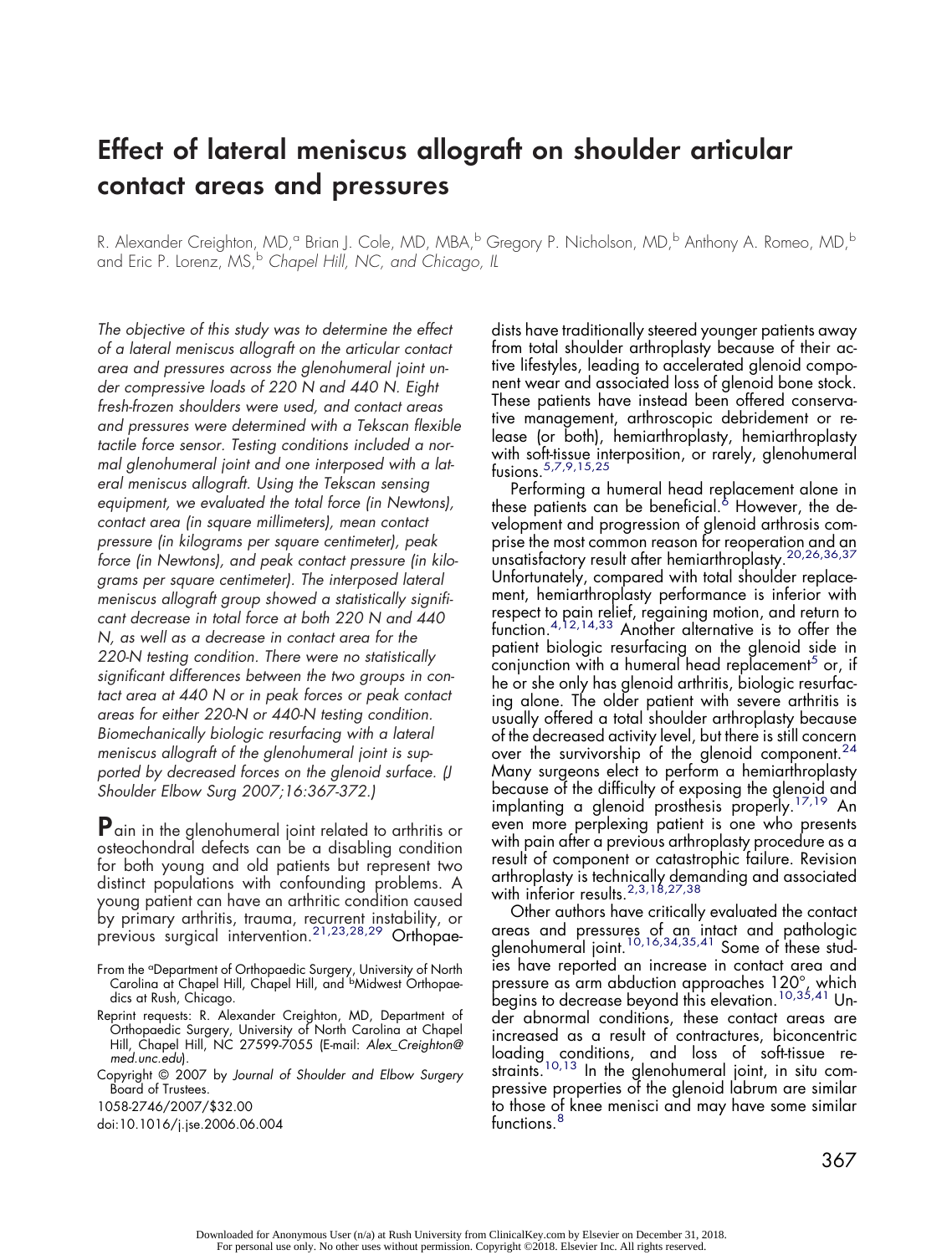An allograft may be considered in a primary setting when the age, occupation, and activity level of the patient create concern regarding glenoid component longevity. The interpositional graft may serve two functions clinically. The first is to improve glenohumeral conformity, leading to decreased pain and improved function. The second is to act as a biologic resurfacing agent on the load-bearing surface. The clinical results in this patient population are currently the subject of investigation, and therefore, routine use of a lateral meniscus allograft as a biologic interposition awaits definitive clinical results.

This study was performed to understand better the function of a lateral meniscus allograft applied to the glenoid in a biomechanical setting. The hypothesis was that interposition of a lateral meniscus allograft between the humeral head and glenoid surface would result in a decrease in force transmission across the glenoid surface.

### **MATERIALS AND METHODS**

#### *Specimen preparation*

Eight fresh-frozen human cadaveric shoulders that had no evidence of glenohumeral arthritis were used. The mean age of the specimens was 57 years (range, 40-70 years). The shoulders were stripped of all of their soft tissue except the labral complex. The humerus was then cut in cross section at a line approximately 5 cm distal to the greater tuberosity. The remaining proximal humerus was embedded in dental acrylic (Lang Dental, Wheeling, IL). The scapula was cut in a line approximately 3 cm medial and parallel to the glenoid joint surface, and the parallel cut end was then embedded in dental acrylic with the glenoid fossa exposed for loading. Throughout preparation and testing, the glenohumeral specimens were kept moist with normal saline solution. Each of the 8 glenohumeral specimens was used once for each testing condition.

#### *Biomechanical testing*

The embedded proximal humerus was fixed to the actuator of the materials testing system (Instron model 1321; Instron, Canton, MA) to be used as the loading plate. The humerus was positioned in 90° of scapular abduction and in neutral alignment, as described by Matsen et al.<sup>22</sup> This one static arm position was used for the testing conditions, because it allowed the compressive force applied to be perpendicular to the glenoid surface to centralize contact pressures and contact areas. The embedded glenoid was fixed to the table of the materials testing system (Figure 1). A flexible tactile force sensor, composed of a flat 56-mm square grid of piezoelectric sensing units, or sensels, with 62 sensels/cm<sup>2</sup> (I-Scan model 5051; Tekscan, South Boston, MA), was calibrated per the manufacturer's recommendations and then placed on the glenoid surface.

Loads of 220 N and 440 N were applied via the actuator through the humeral head to the glenoid surface. The force (in Newtons) at each sensel and contact area (in millimeters) data were acquired via the tactile force sensor



Figure 1 Biomechanical testing apparatus.



**Figure 2** Lateral meniscus interposition centered on glenoid with Tekscan sensor.

over a period of 5 seconds. The mean force (in Newtons), contact area (in square millimeters), mean contact pressure (in kilograms per square centimeter) over the entire surface, peak force of the most loaded sensel (in Newtons), and peak contact area (in kilograms per square centimeter) were then calculated by the data acquisition software provided by the sensor manufacturer.

The second testing condition included the interposition of a lateral meniscus allograft. The two ends of a lateral meniscus were sutured together to form a ring. It was fastened superiorly with the two sutured ends at 12 o'clock on the glenoid face and positioned centrally along the face of the glenoid, and a slight compressive load was applied to prevent movement (Figure 2). There was no noticeable movement of the meniscus during any of the testing conditions. The loading regimen of 220  $N$  and 440 N was then applied a second time, and the same resultant data were collected again over a period of 5 seconds. Mean force, contact area, mean contact pressure, peak force, and peak contact pressure data at the glenoid surface under a lateral meniscus interposition were then compared between the normal condition and the meniscus-ring implant condition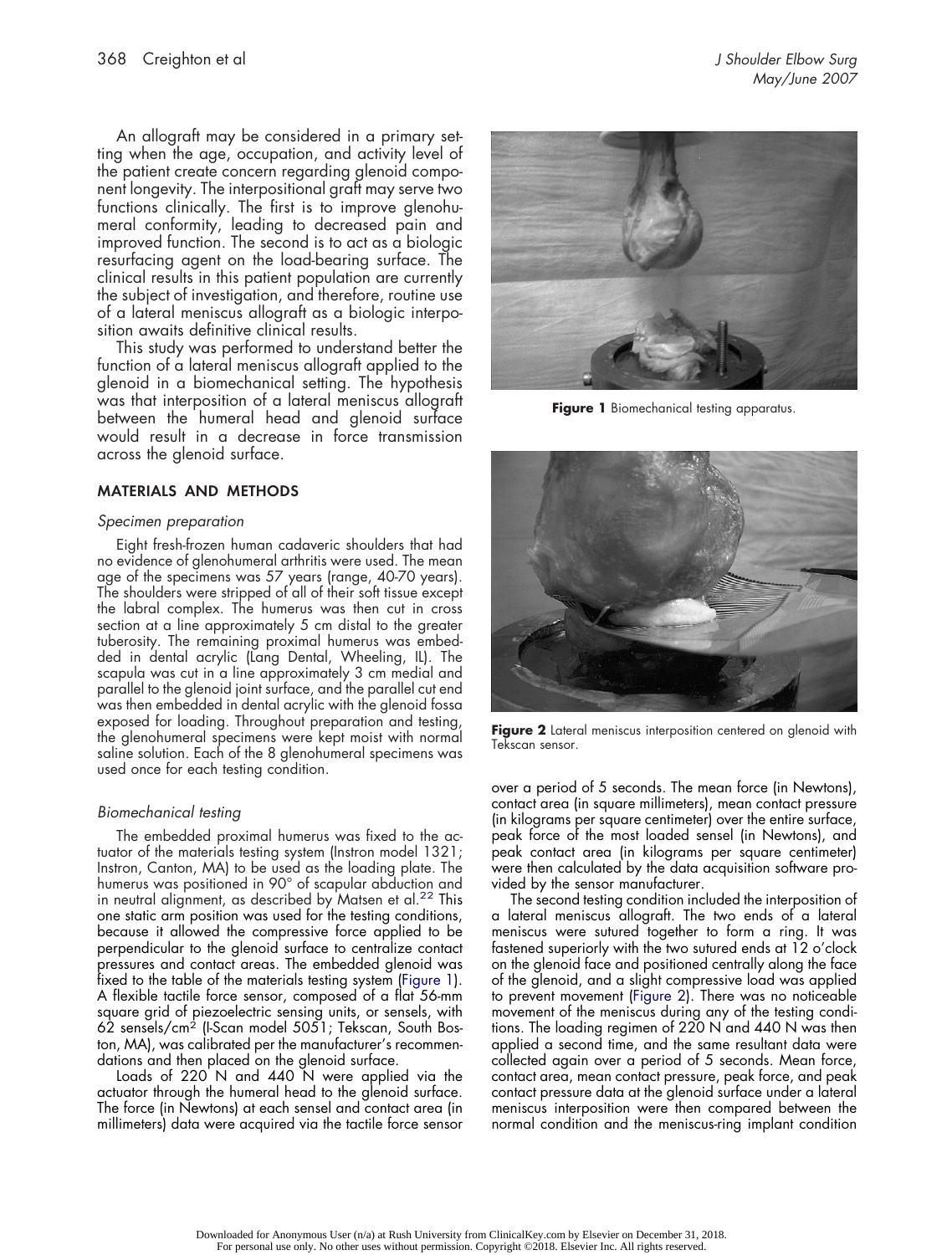

**Figure 3** Force decreased under both loading conditions with interposition of lateral meniscus allograft. *Dark gray bars*, No meniscus; *light gray bars*, meniscus.

by use of a Student *t* test. One lateral meniscus allograft was used for all testing conditions. It was kept moist in normal saline solution between trials and positioning of the glenohumeral specimens and showed no signs of degradation throughout testing.

## **RESULTS**

The mean force for both loading conditions was decreased in the lateral meniscus interposition group and was statistically significant (Figure 3). For the 220-N loading condition, the mean force of the normal glenohumeral articulation was 38.03 N (SD, 3.74 N) and that of the lateral meniscus group was 33.71 N (SD, 4.57 N), for a statistically significant decrease in mean force of  $11\%$  ( $P < .05$ ). For the 440-N loading condition, the mean force of the normal glenohumeral articulation was 64.77 N (SD, 5.95 N) and that of the lateral meniscus group was 59.11 N (SD, 7.10 N), for a statistically significant decrease in mean force of 9%  $(P < .05)$ .

The contact areas recorded by the Tekscan sensors were statistically significantly decreased in the lateral meniscus group only for the 220-N loading condition  $(P < .05)$ . For this loading condition, the contact area of the normal glenohumeral articulation was 494.88 mm<sup>2</sup> (SD, 120.40 mm2) and that of the lateral meniscus group was 391.63 mm<sup>2</sup> (SD, 80.04 mm2), for a statistically significant decrease in contact area of 20% ( $P < .05$ ). For the 440-N loading condition, the contact area of the normal glenohumeral articulation was 520.38 mm<sup>2</sup> (SD, 119.47 mm2) and that of the lateral meniscus group was 466.25 mm<sup>2</sup> (SD, 78.64 mm<sup>2</sup>), but this was not statistically significant ( $P =$ .07). Of interest, with both loading conditions, there was sparing of contact in the central portion of the glenoid and more peripheral loading in the lateral meniscus group (Figure 4).

There were no statistically significant differences under either loading condition in the comparison of the testing conditions for the other testing parameters. The mean contact pressure was slightly higher in the lateral meniscus group compared with the normal glenohumeral articulation, but the difference was not statistically significant ( $P = .15$ ). For both loading conditions, peak force and peak contact pressure were lower for the lateral meniscus group, but the differences were not statistically significant (Table I).

## **DISCUSSION**

Injury to the labrum and glenoid rim not only affects the stability of the shoulder but also increases the contact pressures across the glenohumeral joint.<sup>16</sup> Similarly, arthritic surfaces are rendered less clinically relevant when unloading occurs across the joint.<sup>1,31</sup> This study evaluated pressure changes on the face of the native glenoid that occur under the influence of compressive loads in the normal state and when a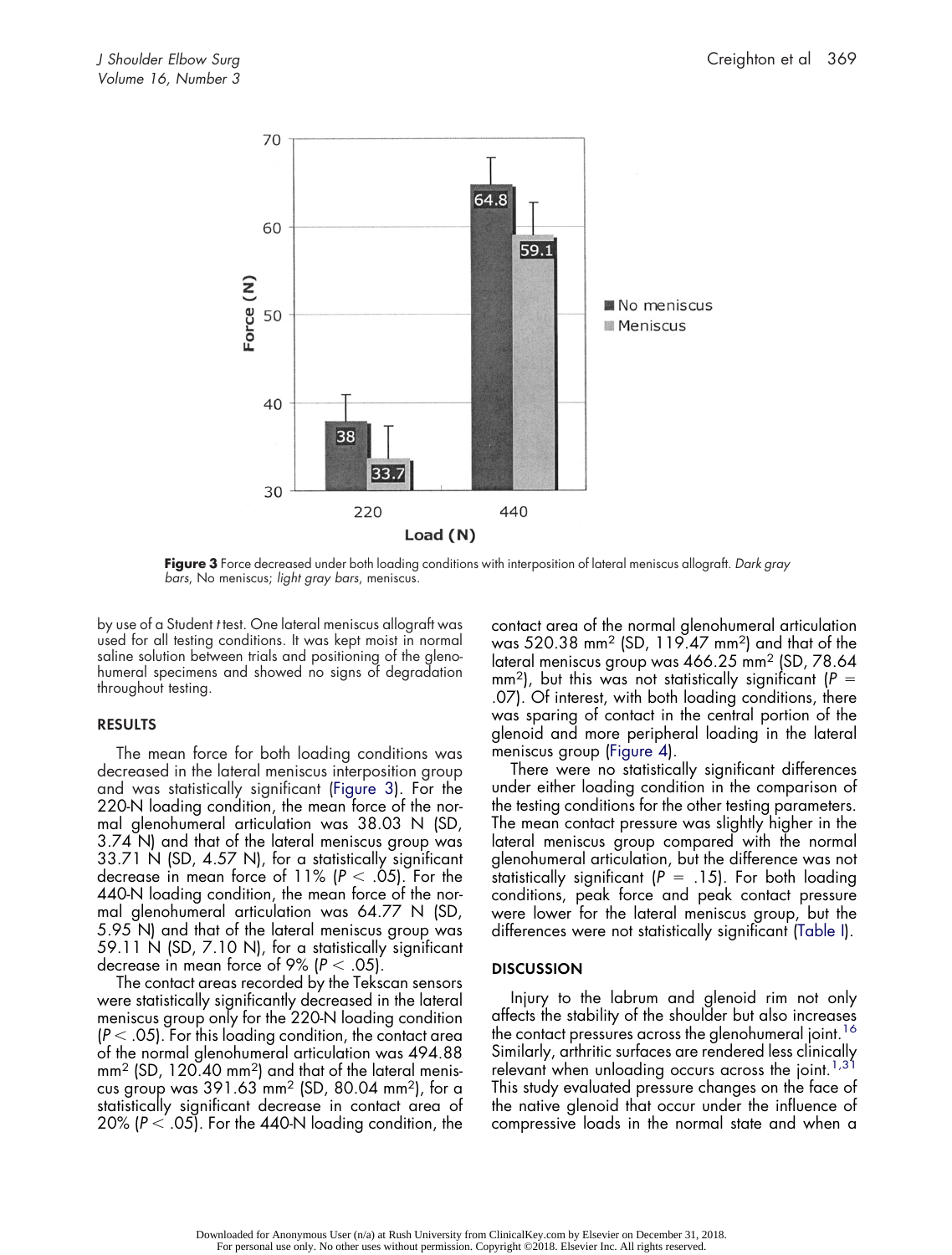

**Figure 4** Tekscan pressure force (in Newtons) and contact area (in square millimeters) under both loading conditions are decreased with interposition of lateral meniscus allograft. The central sparing of the glenoid and peripheral loading pattern in the lateral meniscus group should also be noted.

**Table I** Results of mean contact pressure, peak force, and peak contact pressure

| Testing<br>condition | <b>Mean contact</b><br>pressure<br>(kg/cm <sup>2</sup> ) (SD) | <b>Peak force</b><br>(N) (SD) | <b>Peak contact</b><br>pressure<br>(kg/cm <sup>2</sup> ) (SD) |
|----------------------|---------------------------------------------------------------|-------------------------------|---------------------------------------------------------------|
| $220-N$ load         |                                                               |                               |                                                               |
| No meniscus          | $0.82$ (0.15)                                                 | 1.73(0.33)                    | 2.73(0.54)                                                    |
| Meniscus             | 0.89(0.09)                                                    | 1.52 (0.29)                   | 2.40(0.46)                                                    |
| P value              | -1.5                                                          | -07                           | . Q8                                                          |
| $440-N$ load         |                                                               |                               |                                                               |
| No meniscus          | 1.31(0.20)                                                    | 2.42(0.28)                    | 3.83(0.44)                                                    |
| Meniscus             | 1.31(0.12)                                                    | 2.35(0.34)                    | 3.71(0.53)                                                    |
| P value              | -91                                                           | .57                           | .57                                                           |

lateral meniscus is placed, acting as an interpositional graft. Using Tekscan pressure-sensing technology, we were able to evaluate the contact area, mean contact pressure, and peak pressure distributed on the glenoid face before and after placement of a lateral meniscus allograft. DeMarco et al<sup>11</sup> have proved the accuracy and reproducibility of this technology for orthopaedic applications. Traditionally, Fuji film (Fuji Photo Film, New York, NY, USA) has been used to determine contact pressures across joints in other research endeavors.<sup>10,30,32,41</sup> We believe, as do other investigators, that the Tekscan technology allows for a more in-depth, accurate, and reproducible data collection.<sup>11,16,42</sup>

This study demonstrated the effect of placing a lateral meniscus allograft between the humeral head and glenoid and applying compressive loads of 220 N and 440 N. When compared with the normal glenohumeral articulation, mean force in the lateral meniscus allograft group decreased by 11% during the 220-N testing condition and by 9% during the 440-N testing condition. Both of these findings were statistically significant  $(P < .05)$ . During the 220-N testing condition, the application of the lateral meniscus led to a 20% reduction in contact area, which was also statistically significant ( $P < .05$ ). Of interest was the relative central glenoid sparing of both testing conditions with interposition of the lateral meniscus allograft. This could be of importance in dealing with central cartilage lesions or central cavitary bone defects requiring bone grafting, taking contact pressure away from these at-risk areas. This finding is similar to central decreases in contact forces across the tibiofemoral joint with an intact meniscus or immediately after meniscus transplantation.<sup>40</sup> However, in the knee that is meniscus-deficient, contact area is reduced, and this significantly increases the load-perunit area.<sup>39</sup> Our study shows that this appears to be paradoxical in the shoulder, but one must remember that this study examined one point and position in time, which is not how the meniscus functions exactly in the knee. As a load is applied through the knee, the meniscus is forced to the periphery, like a seed squeezed between 2 fingers. The resultant radial displacement is resisted by the hoop stresses inherent in the native meniscus, which converts the axial load into tensile strain.<sup>39</sup> Meniscus use in the shoulder could be functioning strictly as a shock absorber.

Two distinct patient populations may benefit from the use of lateral meniscus allograft interposition to the glenoid. The first is a younger patient who has a large glenoid chondral lesion, glenohumeral chondrolysis, or an early arthritic condition. If the patient requires placement with a hemiarthroplasty, the addition of a lateral meniscus allograft may decrease the progression of glenoid arthritis by the central sparing effect of the interposed meniscus. In chondrolysis, interposition with a lateral meniscus allograft may decrease contact pressures across an already damaged glenoid surface to allow for pain relief and better function. The second population is an older patient who has arthritis with excessive glenoid wear that precludes implantation of a glenoid prosthesis or a patient who has pain as a result of glenoid prosthesis loosening. In both of these cases, the deficient glenoid bone stock requires bone grafting, and there is an inability to place or replace a glenoid prosthesis. Incorporating a lateral meniscus interpositional allograft on top of the bone graft may act as a barrier to the bone graft and possibly allow for earlier graft incorporation by decreasing the contact pressures across the glenohumeral joint. These grafts should be used with caution, however, because the long-term viability of the graft, as well as its success, is not known.

There are several limitations of this biomechanical model. The main limitation is that it is a static model, similar to one used in previous studies.<sup>10,16,41</sup> As a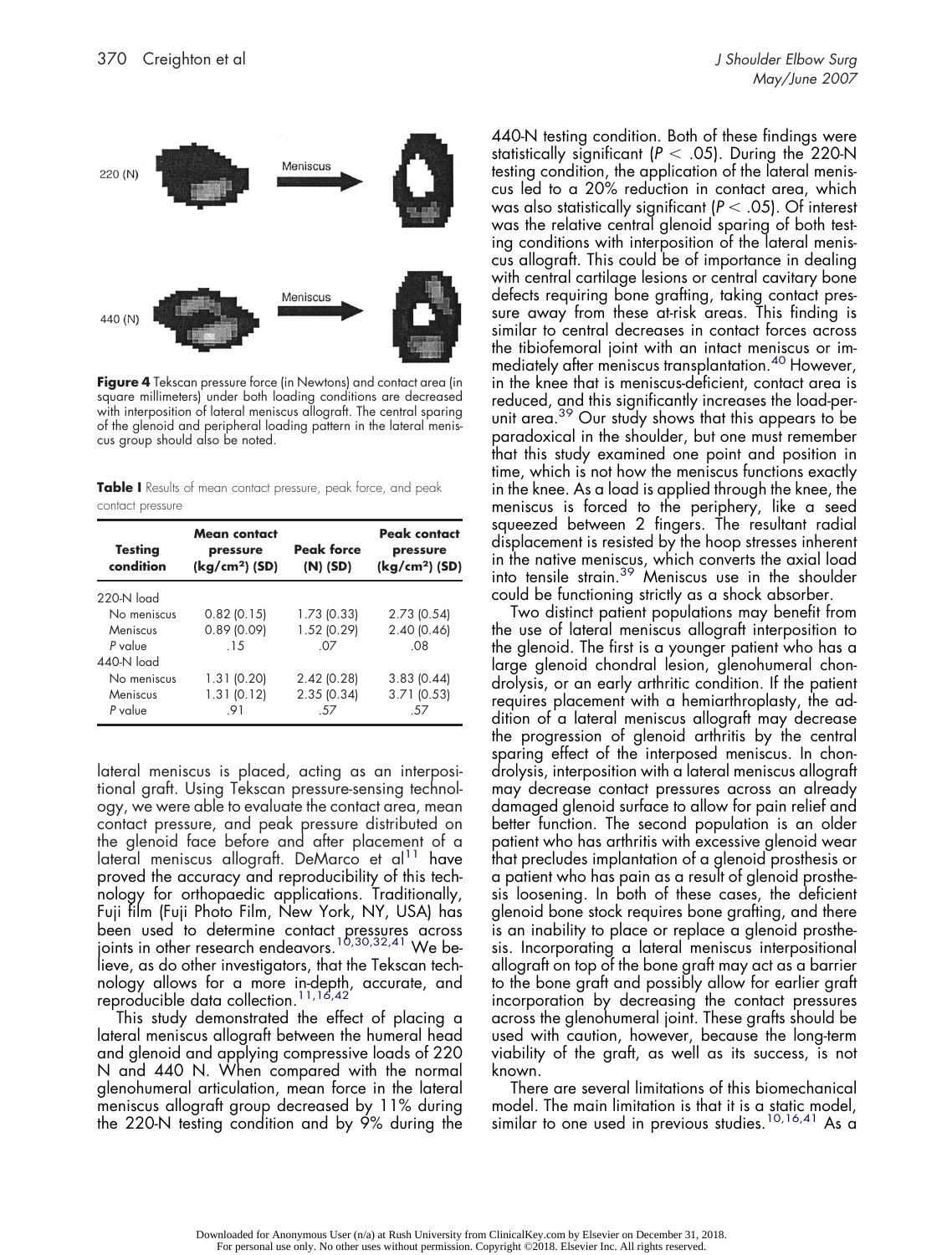result of the static testing conditions, the humerus is centralized within the glenoid because of the natural concavity of the glenoid-labral complex, minimizing pressures. As Greis et al.<sup>16</sup> stated, this may represent the best-case scenario across the joint. This, however, makes the finding of central sparing of the lateral meniscus allograft even more impressive. The meniscus was only anchored in one position on the glenoid surface because of the physical limitations of Tekscan sensels. If they are sutured and disrupted, as would be required in fixing the meniscus allograft to the glenoid periphery, the data collection would have been compromised. Without the ability to stabilize the Tekscan device to the glenoid, we could not test multiple arm positions. Another limitation is that only one lateral meniscus allograft was used for all testing conditions. It was kept moist in normal saline solution between trials and positioning of the glenohumeral specimens and showed no signs of degradation throughout testing. If there were a significant difference in dimensions of the meniscus allograft or size mismatch of the glenoid-meniscus interface, these factors would obviously alter loading characteristics.

This study examined the effect of the interposition of a lateral meniscus allograft on compressive loading mechanics on the glenoid surface. Despite the shortcomings of the model, we believe this information is helpful in understanding how applying a lateral meniscus allograft to the glenoid face may be beneficial in a clinical setting. A lateral meniscus allograft applied to the glenoid face appears to decrease contact pressures by around 10% and centrally spares glenoid contact. Specific areas of future research include developing a dynamic model, evaluating the humeral contact and loading characteristics, and determining the best mode of fixation of the allograft to the glenoid periphery. Obviously, more research is warranted on this surgical procedure, particularly with regard to its indications and sizing of the lateral meniscus graft to the glenoid, in addition to prospectively performed outcome studies.

#### **REFERENCES**

- 1. Amendola A, Panarella L. High tibial osteotomy for the treatment of unicompartmental arthritis of the knee. Orthop Clin North Am 2005;36:497-504.
- 2. Antuna SA, Sperling JW, Cofield RH, Rowland CM. Glenoid revision surgery after total shoulder arthroplasty. J Shoulder Elbow Surg 2001;10:217-24.
- 3. Bell RH, Noble JS. The management of significant glenoid deficiency in total shoulder arthroplasty. J Shoulder Elbow Surg 2000;9:248-56.
- 4. Boyd AD Jr, Thomas WH, Scott RD, Sledge CB, Thornhill TS. Total shoulder arthroplasty versus hemiarthroplasty. Indication for glenoid resurfacing. J Arthroplasty 1990;5:329-36.
- 5. Burkhead WZ Jr, Hutton KS. Biologic resurfacing of the glenoid with hemiarthroplasty of the shoulder. J Shoulder Elbow Surg 1995;4:263-9.
- 6. Burroughs PL, Gearen PF, Petty WR, Wright TW. Shoulder arthroplasty in the young patient. J Arthroplasty 2003;18:792-8.
- 7. Cameron BD, Galatz LM, Ramsey ML, Williams GR, Iannotti JP. Non-prosthetic management of grade IV osteochondral lesions of the glenohumeral joint. J Shoulder Elbow Surg 2002;11:25-32.
- 8. Carey J, Small CF, Pichora DR. In situ compressive properties of the glenoid labrum. J Biomed Mater Res 2000;51:711-6.
- 9. Clare DJ, Wirth MA, Groh GI, Rockwood CA Jr. Shoulder arthrodesis. J Bone Joint Surg Am 2001;83:593-600.
- 10. Conzen A, Eckstein F. Quantitative determination of articular pressure in the human shoulder joint. J Shoulder Elbow Surg 2000;9:196-204.
- 11. DeMarco AL, Rust DA, Bachus KN. Measuring contact pressure and contact area in orthopaedic applications: Fuji film versus Tekscan [abstract]. In: 46th annual meeting transactions. Rosemont (IL): Orthopaedic Research Society; 2000. p. 518.
- 12. Edwards TB, Kadakia NR, Boulahia A, Kempf JF, Boileau P, Nemoz C, et al. A comparison of hemiarthroplasty and total shoulder arthroplasty in the treatment of primary glenohumeral osteoarthritis: results of a multicenter study. J Shoulder Elbow Surg 2003;12:207-13.
- 13. Fairbanks TJ. Knee joint changes after meniscectomy. J Bone Joint Surg Br 1948;30:664-70.
- 14. Gartsman GM, Roddey TS, Hammerman SM. Shoulder arthroplasty with or without resurfacing the glenoid in patients who have osteoarthritis. J Bone Joint Surg Am 2000;82:26-34.
- 15. Gonzalez-Diaz R, Rodriguez-Merchan EC, Gilbert MS. The role of shoulder fusion in the era of arthroplasty. Int Orthop 1997;21: 204-9.
- 16. Greis PE, Scuderi MG, Mohr RA, Bachus KN, Burks RT. Glenohumeral articular contact areas and pressures following labral and osseous injury to the anteroinferior quadrant of the glenoid. J Shoulder Elbow Surg 2002;11:442-51.
- 17. Hasan SS, Leith JM, Campbell B, Kapil R, Smith KL, Matsen FA III. Characteristics of unsatisfactory shoulder arthroplasties. J Shoulder Elbow Surg 2002;11:431-41.
- 18. Hill JM, Norris TR. Long-term results of total shoulder arthroplasty following bone-grafting of the glenoid. J Bone Joint Surg Am 2001;83:877-83.
- 19. Jain N, Pietobon R, Hocker S, Guller U, Shankar A, Higgins LD. The relationship between surgeon and hospital volume and outcomes of shoulder arthroplasty. J Bone Joint Surg Am 2004;86: 496-505.
- 20. Levine WN, Djurasovic M, Glasson JM, Pollock RG, Flatow EL, Bigliani LU. Hemiarthroplasty for glenohumeral osteoarthritis: results correlated to degree of glenoid wear. J Shoulder Elbow Surg 1997;6:449-54.
- 21. Lusardi DA, Wirth MA, Wurtz D, Rockwood CA Jr. Loss of external rotation following anterior capsulorrhaphy of the shoulder. J Bone Joint Surg Am 1993;75:1185-92.
- 22. Matsen FA III, Fu FH, Hawkins RJ, editors. The shoulder: a balance of mobility and stability. Rosemont (IL): American Academy of Orthopaedic Surgeons; 1993. p. 7-28.
- 23. Matsoukis J, Tabib W, Guiffault P, Mandelbaum A, Walch G, Nemoz C, et al. Shoulder arthroplasty in patients with a prior anterior shoulder dislocation. Results of a multicenter study. J Bone Joint Surg Am 2003;85:1417-24.
- 24. Nagels J, Valstar ER, Stokdijk M, Rozing PM. Patterns of loosening of the glenoid component. J Bone Joint Surg Br 2002;84: 83-7.
- 25. Naranja RJ Jr, lannotti JP. Surgical options in the treatment of arthritis of the shoulder: alternatives to prosthetic arthroplasty 1995;6:204-13.
- 26. Parsons IM IV, Millett PJ, Warner JJ. Glenoid wear after shoulder hemiarthroplasty: quantitative radiographic analysis. Clin Orthop Relat Res 2004:120-5.
- 27. Petersen SA, Hawkins RJ. Revision of failed total shoulder arthroplasty. Orthop Clin North Am 1998;29:519-33.
- 28. Petty DH, Jazrawi LM, Estrada LS, Andrews JR. Glenohumeral